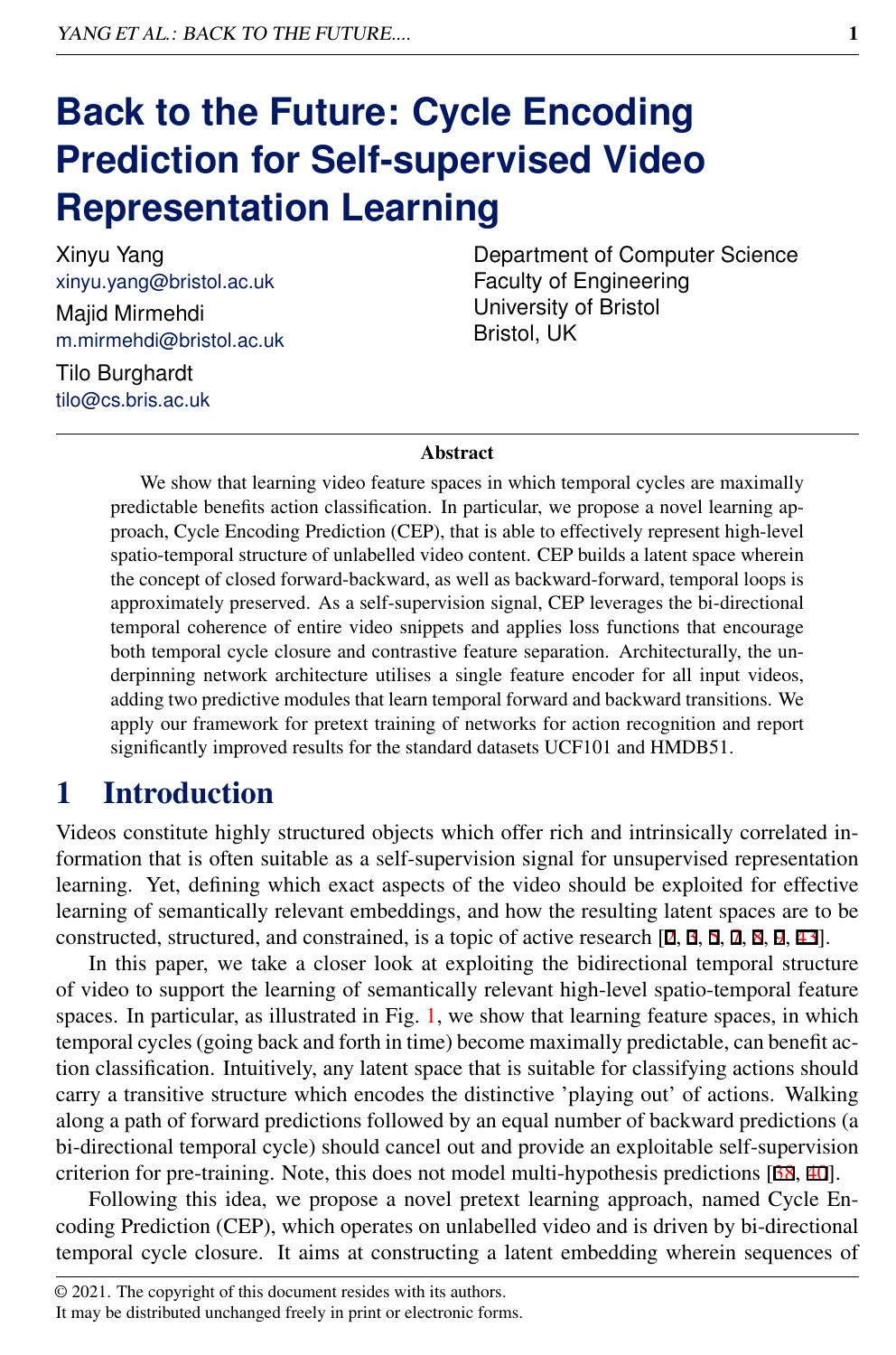<span id="page-1-0"></span>

Figure 1: Overview of Self-Supervised CEP Approach. We represent videos in a feature space wherein bidirectional temporal cycles are maximally predictable. *(a)* The video data is sampled into snippets where each snippet  $X_t$  has a past  $X_p$  and future  $X_f$  neighbour. *(b)* In pretext learning, a latent space  $Z_t = e(X_t)$  is generated via an encoder  $e$  (such as 3DResNet or SlowFast).  $(c)$  In this space, we encourage that learnt temporal forward  $\mu$  and backward  $v$  predictions form closed cycles (example cycle from past  $Z_p$  to some future  $\hat Z_f$  and back to some past  $\hat Z_p$ shown). *(d)* Embedding *e* and predictors  $\mu$  and  $\nu$  are co-trained in self-supervised mode, minimising a loss  $\mathcal{L}_C$  that favours cycle closure. *(e)* Further, we apply a contrastive loss  $\mathcal{L}_X$  in concert to encourage feature separation.

temporal forward-backward and backward-forward predictions form approximately closed cycles. Meanwhile, similar video states are, as per contrastive learning, still mapped to nearby locations. Thus, to generate this space, CEP enforces loss functions that deliver both bi-directional temporal cycle closure and contrastive feature separation. To cope with GPU memory restrictions, we use a memory bank to generate negative features for our contrastive learning. Further, to avoid trivial solutions that are non-semantic-bearing, we introduce Synchronized Temporal-Group Normalization as well as exploit clues from optical flow. The proposed CEP approach is fundamentally different from future-frame prediction works such as DPC [15], TCC [6], and TimeCycle [44]. For example, DPC [15] is a *uni-directional* predictive contrastive model that aggregates temporal embeddings recurrently to make predictions, and in TimeCycle [44], patch features from a sequence of frames, generated by tracking forward and backward to learn the affinity matrix between nearby frames. In contrast, CEP jointly learns high level temporal cycle structure via a closure loss and the prediction feature space itself via a contrastive loss (see Fig. [1\)](#page-1-0).

We note that the fundamental differences between our work and the main body of work on contrastive cycle consistency, such as [13, 15, 20, 44], are that we employ temporal cycle closure as a direct loss objective in a *latent semantic space of video snippets* – thus, CEP is not bound to single frame association, appearance-similarity or tracking tasks. Instead, CEP provides temporally guided, *semantic* self-supervision that encodes entire video segments and their temporal relationships, e.g. to further action recognition.

Our key contributions are: (i) we present a novel temporal cycle-exploiting minimisation objective for self-supervised pretext learning that provides superior generalisation and representational ability in latent space, (ii) we introduce the Cycle Encoding Prediction approach that implements this minimisation objective in combination with contrastive learning and by adding key components, such as a memory bank and ways to avoid trivial solutions, (iii) we quantitatively compare different self-supervised video representation learning architectures, while different design choices are also investigated to consider the contributions of each component, (iv) we achieve competitive or better than the state-of-the-art results (depending on the pretext training dataset, architecture, etc.) performance on standard datasets UCF101 and HMDB51. Our source code is available at <https://github.com/youshyee/CEP>.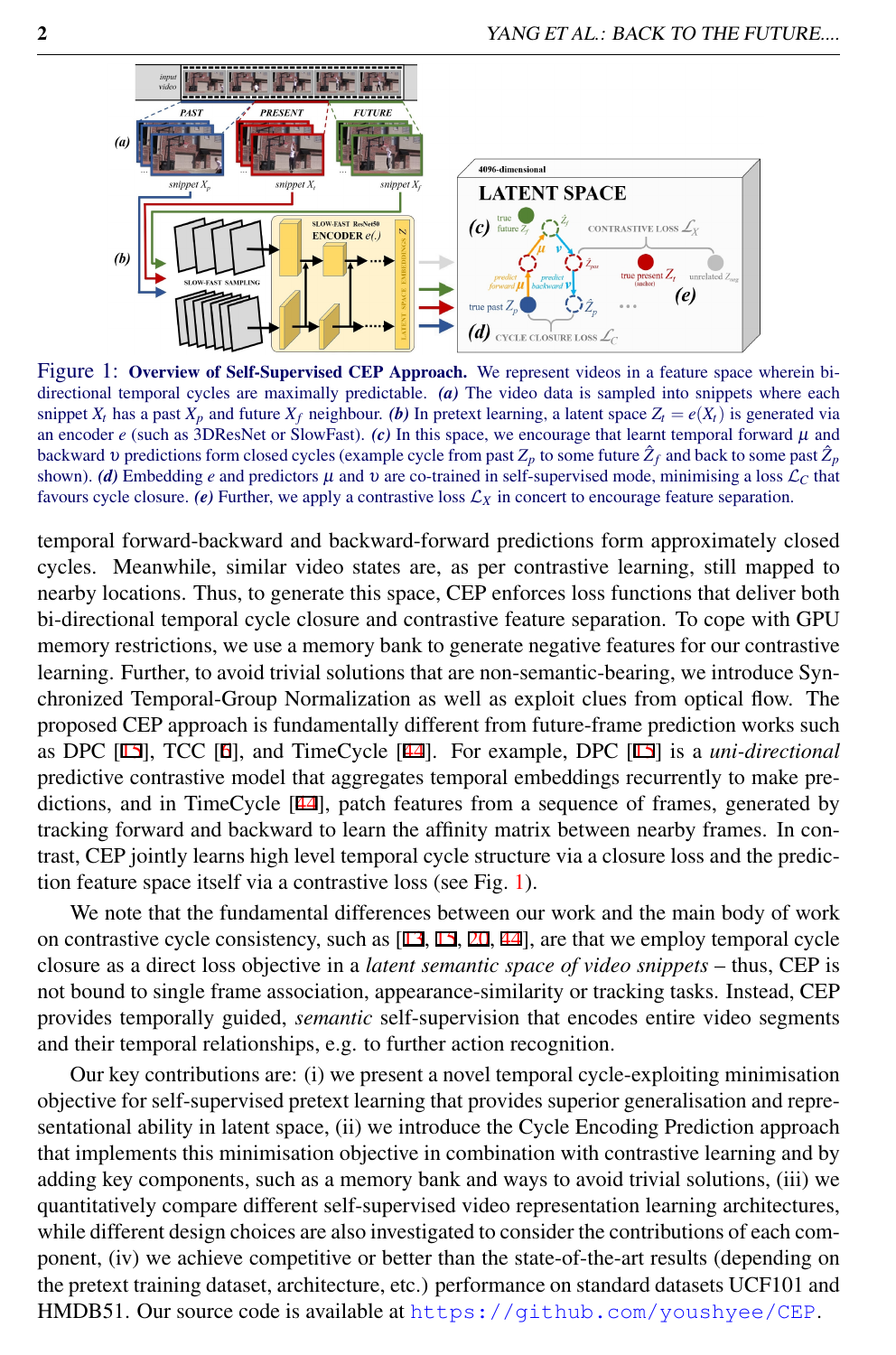### 2 Related Work

Spatial Representation Learning – Single image frames already provide a wealth of intrinsic spatial and colour channel relationships which form structure and can be utilised for unsupervised learning of the content-specific structure. Tasks such as colourising grey-scale images [24, 49], image inpainting [33], predicting relative image patch positions [5], or image jigsaw puzzles [21, 32] leverage this information. However, whilst single frames can capture the essence of many high-level semantic concepts, such as actions [36] (and selfsupervision may be able to learn this information  $[42]$ ), their expressiveness is limited with regard to many motion-dependent [29] and fine-grained [28] action recognition tasks.

Spatial-Temporal Representation Learning – Videos contain rich spatio-temporal information that is naturally suitable for unsupervised learning. Many existing works act on unlabelled videos for spatio-temporal representation learning, e.g. [6, 10, 11, 15, 17, 22, 25, 26, 30, 42, 44, 48]. Temporal coherence and dynamics of video were exploited for self-supervised learning early in [42]. Positive samples from the tracker, together with the negatives that were sampled randomly, were deployed in a contrastive learning framework with a pre-designed Siamese-triplet network for self-supervised learning. Alternatively, one may leverage the temporal continuity of video snippets to design the proxy task [25, 30, 47]. Shuffle & Learn [30] discriminates the non-chronologically ordered frames from a video to enforce the learning of temporal relations among frames. Similarly, OPN [25] designs the learning task by reordering the shuffled frames from a video which enforces the learning of temporal continuity. In VCOP [47], by relying on the temporal coherence within snippets from a shuffled video, predicting the order becomes the proxy task for self-supervised learning. Rather than sorting whole frames, ST-puzzle [22] focuses on individual non-overlapped spatial patches to introduce a proxy task to re-order permuted 3D spatio-temporal snippets.

Since the introduction of GANs [12], their application towards constructive video generation and prediction have received a great deal of interest. In [41], video frames are partitioned into several spatial regions by different appearance and motion patterns. Exploiting the statistical relationship within the patterns for a known frame can then be used to derive relationships in unknown frames by a dual-stream network. DPC [15] observes an earlier period of a video with a recurrent network for global context extraction. Then, the network makes a prediction for the context of a later period of the video using the Noise Contrastive Estimation (NCE) loss as the learning constraint. Mem-DPC [16] extends DPC by appending a memory mechanism that queries a similar pattern from memory when making predictions.

More recent works leverage speed information from videos to form a self-supervised learning task, e.g. [1, 34, 48]. PRP [48] considers the semantic similarity and temporal structure difference of the same video at different playback rates, introducing multi-task learning objectives that enforce the model to enrich the detail temporally as well as to regress the pre-defined playback rate. SpeedNet [1] seeks to learn the appearance and motion from unlabelled videos by predicting the playback rate for the clip. RSPNet [34] extends this to a relative speed perception task by applying speed augmentation strategy to make the network consider appearance related content. CVRL [35], as the video extension of SimCLR [4], performs contrastive learning by augmenting video clips spatially and temporally.

Despite substantial progress in self-supervised learning by prediction, existing methods have not yet fully exploited the representational potential of temporal predictions within video. In this paper, we address this problem and describe the learning of video feature spaces where cycle-consistent bi-directional temporal predictions are optimised in tandem with contrastive feature separation.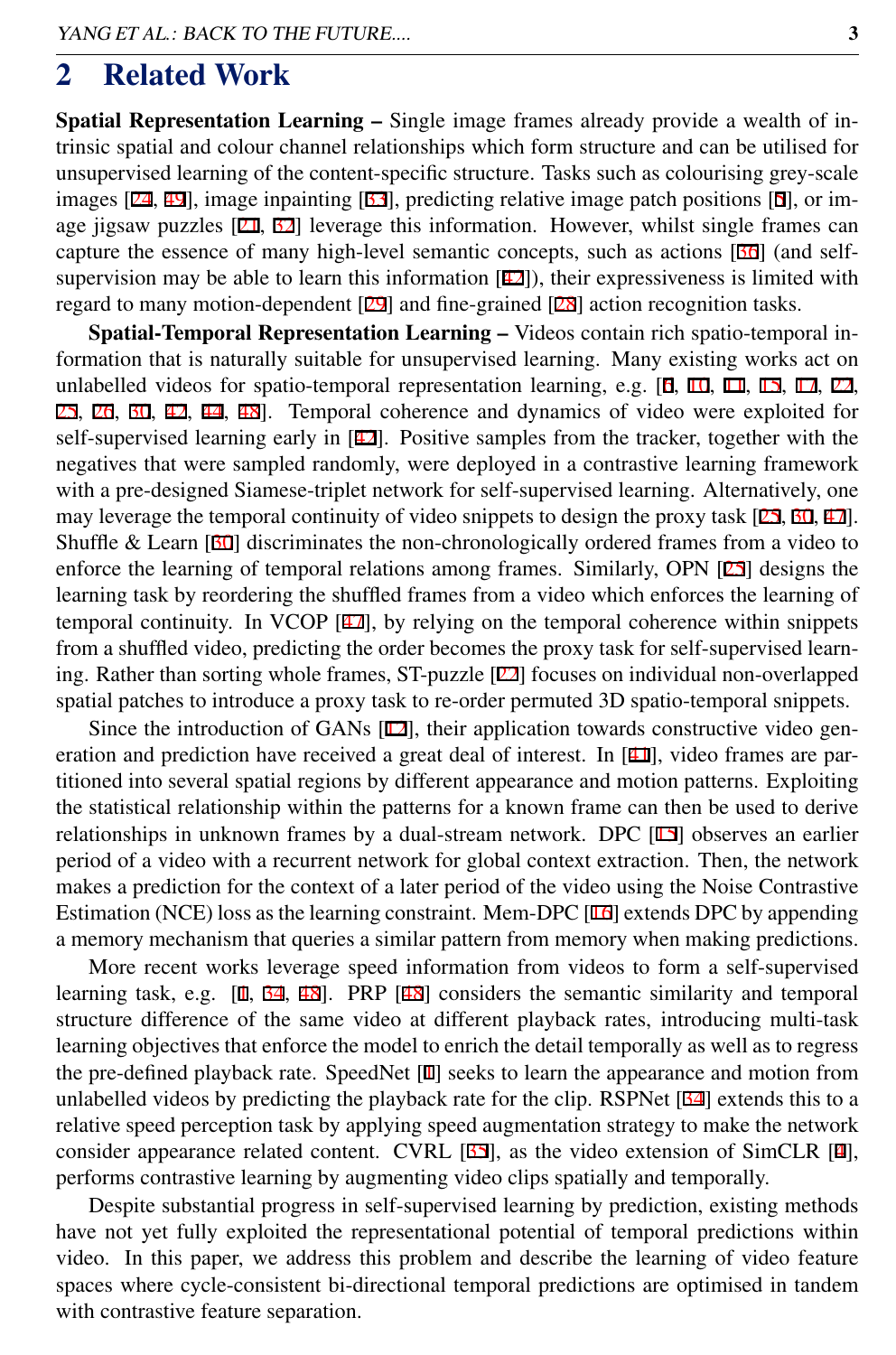<span id="page-3-0"></span>

Figure 2: *(left)* Structure of Predictors  $\mu$  and  $\nu$ . An embedding  $Z_t$  concatenates with white noise  $\eta$  as the input. The two predictors are implemented with 4-layers MLP with ReLu activation after each layer. Note that future prediction function and past prediction function share this same architecture, but they do not share parameters in training. *(right)* Elementary Cycles in Embedding Space. The current, future, and past states are represented in pink, green, and purple respectively. The depicted 6 most fundamental cycles are considered for cycle consistency. Note that apart from these elementary cycles, the concept could be extended and longer loops are possible, but they require increasing computational resource and a related analysis would be beyond the scope of this paper.

# 3 Cycle Encoding Prediction

We would like to utilise unlabelled video and its property of temporal cycle closure to pretext learn a latent space for content encoding. To do this, we exploit the bi-directional temporal coherence of video as a self-supervision signal and enforce loss functions that encourage temporal cycle closure, as well as contrastive feature separation.

**Framework – CEP** operates on video snippets  $X_t \in \mathbb{R}^{T \times H \times W \times C}$  harvested from the video stream (as illustrated in Fig. [1\)](#page-1-0), where  $T \times H \times W \times C$  are, time, height, width, and channel respectively. Given a particular snippet  $X_t$  representing the current state, there are two adjacent neighbouring snippets: the past snippet  $X_p = X_{t-1}$ , and the future snippet  $X_f = X_{t+1}$ . We consider snippets being encoded within a latent space via a non-linear network  $e(\cdot)$ , a function which we would like to learn and which should preserve temporal cycle closure and contrastive feature separation. Formally,  $e(\cdot)$  encodes input video snippets  $X_t$  as locations  $Z_t$ in latent space, *i.e.*  $Z_t = e(X_t)$ , where the latent space  $Z_t$  is a feature of the form  $\mathbb{R}^D$ .

On the most fundamental level, we note that if the future state  $Z_f = e(X_f)$  or past state  $Z_p = e(X_p)$  can be predicted by current  $Z_t$ , then the latent space representation must have preserved elementary aspects of the temporal structure of input video clips. To implement this concept, we introduce two predictive functions  $\mu(\cdot, \eta)$  and  $v(\cdot, \eta)$  to predict future and past states, respectively. We add white noise  $\eta$  in both predictive functions to increase the stochasticity. As exemplified in Fig. [2](#page-3-0) *(left)*,  $\mu$  (·) can take current state  $Z_t$  and past state  $Z_p$ , and predict the future by the current and the current by the past, such that

$$
\hat{Z}_f = \mu(Z_t, \eta) = \mu(e(X_t), \eta) \quad \text{and} \quad \hat{Z}_t = \mu(Z_p, \eta) = \mu(e(X_p), \eta). \tag{1}
$$

Similarly, the elementary function  $v(\cdot)$  allows for the following direct predictions, *i.e.*,

$$
\hat{Z}_p = \upsilon(Z_t, \eta) = \upsilon(e(X_t), \eta) \text{ and } \hat{Z}_t = \upsilon(Z_f, \eta) = \upsilon(e(X_f), \eta). \tag{2}
$$

Note that we clearly differentiate between latent space locations  $Z_t$  arising directly from the embedding function and  $\hat{Z}_t$  arising from predictions solely within latent space.

Consistency of Predicted Cycles – We observe that the predictive functions can be applied to embeddings recursively, as depicted in Fig. [2](#page-3-0) *(right)*. Such application allows for the generation of entire cycles of predictions knowing that the future operator  $\mu(\cdot)$  is the reverse of the past operator  $v(\cdot)$ , *i.e.*  $\mu(\cdot) = v^{-1}(\cdot)$ , or in full detail,

$$
Z_t \approx \upsilon^{(n)}\big(\mu^{(n)}(Z_t,\eta),\eta\big) \quad \text{and} \quad Z_t \approx \mu^{(n)}\big(\upsilon^{(n)}(Z_t,\eta),\eta\big) \tag{3}
$$

where  $\mu^{(n)}(\cdot)$  denotes the future predictive function  $\mu(\cdot)$  is applied *n* times.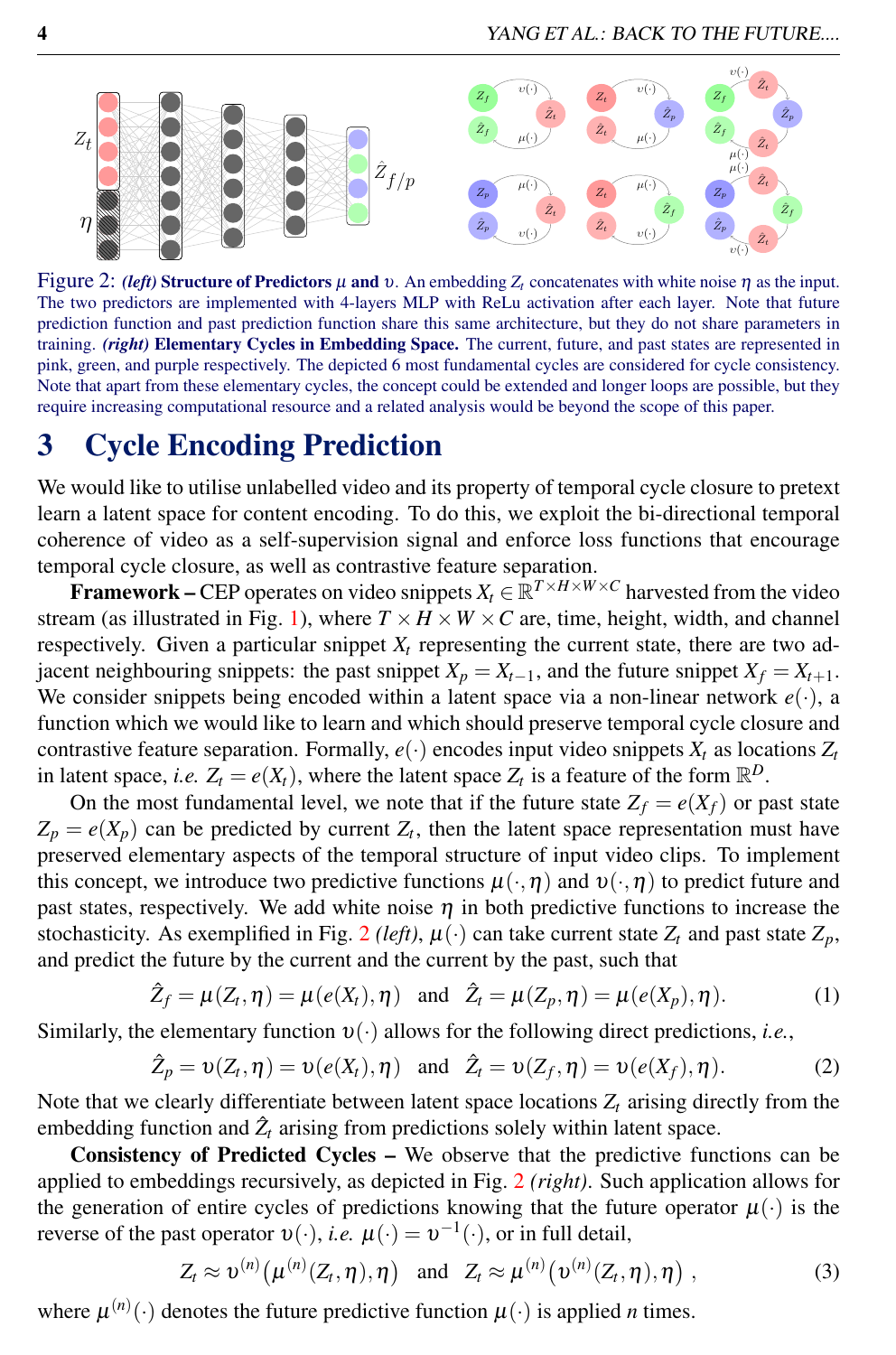In contrast to building a loss function directly by measuring the success of predictions (which would require comparison with at least another transfer  $e(\cdot)$  into the embedding space), we will instead construct a loss solely *within* the embedding space that encourages closure of cycles. Conceptually, this allows for far greater representational flexibility and generalisation in the latent space whilst still enforcing high-level temporal consistency.

Fig. [2](#page-3-0) *(right)* depicts all six basic possible predictive cycles amongst current, future, and past embeddings. Thus, our target is to find a space wherein cycle predictions can be made such as to minimise the distance between the start and end of all closed cycles. Thus, we arrive at the CEP minimisation objective

<span id="page-4-0"></span>
$$
\mathcal{L}_C = ||Z_t - \upsilon(\mu(Z_t, \eta), \eta)||_2 + ||Z_t - \mu(\upsilon(Z_t, \eta), \eta)||_2 \n+ \sum_{n=1}^2 ||Z_p - \upsilon^{(n)}(\mu^{(n)}(Z_p, \eta), \eta)||_2 + \sum_{n=1}^2 ||Z_f - \mu^{(n)}(\upsilon^{(n)}(Z_f, \eta), \eta)||_2.
$$
\n(4)

Essentially, this loss sums over the distance errors occurring across the six different basic cycles. Based on this loss, the set of parameters  $\theta$ , that is the union over  $\theta_e$  for the encoder network together with  $\theta_{\mu}$  and  $\theta_{\nu}$ , are updated by optimising argmin<sub> $\theta$ </sub>  $\mathcal{L}_C$ . To compute the parameters of this in practice, the feature encoder and the predictors are co-optimised and evolve together. This process essentially computes an embedding function  $e(\cdot)$  that produces a space where closed cycle prediction is maximally achieved. In tandem with this process, both  $\mu(\cdot)$  and  $v(\cdot)$  are constructed as actual implementations of cycle prediction.

Contrastive Loss – In addition to encouraging cycle consistency, we want the elements  $Z_t$  of the latent space be organised in such a way that distance separates unrelated features, whilst keeping related ones close. In order to implement this, we introduce a second loss that enforces contrastive feature separation after performing our predictive tasks. For this, we adopt InfoNCE [14]. In the forward pass, the ground truth representation  $Z_t$ and the predicted representation  $\hat{Z}_t$  are computed as shown in Fig. [1.](#page-1-0)  $Z_t$  is then treated as the anchor, whilst any  $\hat{Z}_t$  is treated as a positive sample. Negative samples  $\mathcal I$  are taken from mini-batch and memory bank. InfoNCE demands the similarity between the ground truth and positive to be higher than the one between ground truth and negatives. If the similarity is measured by a bi-linear function, a normalised probability *Ppos* can be represented as

$$
P_{pos} = \frac{\exp(S_p/\xi)}{\exp(S_p/\xi) + \sum_{i^* \in \mathcal{I}} \exp(S_{i^*}/\xi)},
$$
\n(5)

where  $S_p \in \mathbb{R}^1$  denotes the similarity result between the positive pair after the bi-linear operation  $S_p = Z_t \cdot \hat{Z}_t^T$ ,  $S_{i^*}$  represents the results for negative pairs, respectively, and  $\xi$  is the temperature hyper-parameter[45]. Based on this normalised positive pair distribution *Ppos*, given the distribution  $\mathcal{T}$ , the optimisation task for InfoNCE can be stated as

$$
\arg\min_{\theta} \mathcal{L}_X = -\mathbb{E}_{p \in \mathcal{T}} \bigg( \log P_{pos} \bigg). \tag{6}
$$

Memory Bank – Contrastive learning benefits from large mini-batch sizes [19], but given limited GPU memory, it is hard to accommodate both model size and batch size within hardware constraints. Inspired by  $[19]$ , we increase the cardinality of possible negative samples  $\mathcal I$  by giving up back-propagation of the gradient for negatives. Instead, we use a proxy encoder  $e'(\cdot)$  to generate negative features. The encoder  $e'(\cdot)$  is updated based on the encoder  $e(\cdot)$ , but with momentum,  $\theta_{e'}v \leftarrow m\theta_{e'}+(1-m)\theta_e$ , given  $\theta_e \leftarrow \theta_e + \lambda \nabla \mathcal{L}$ , where  $\lambda$ is the learning rate for the encoder  $e(\cdot)$  and  $m \in [0,1)$  is the momentum coefficient.

As depicted in Fig. [3](#page-5-0) *(left)*, *I* samples are picked from memory queue *Q* at each iteration. Negative features are then generated by proxy encoder  $e'(\cdot)$ , i.e.  $Z_{i^*} = e'(X_{i^*}) \mid i^* \in \mathcal{I} \sim \mathcal{Q}$ .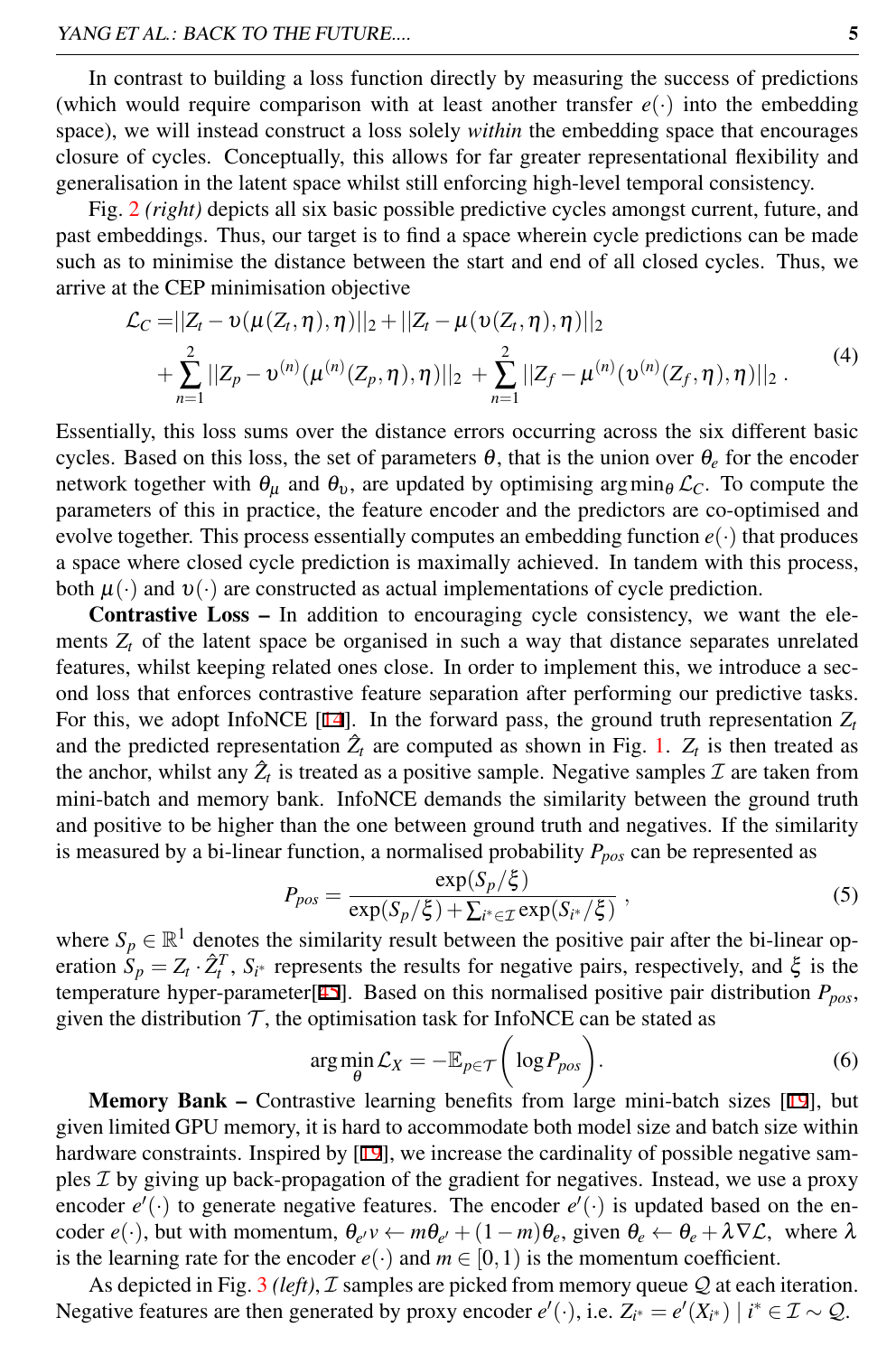<span id="page-5-0"></span>

Figure 3: *(left)* Memory Bank. During each training iteration,  $\mathcal I$  samples are picked from a memory queue  $\mathcal Q$ to stand-in as source material for negative generation. Following that, the negative features are generated by proxy encoder  $e'(\cdot)$ .*(middle+right)* Sync-BN vs. Sync-TGN. In contrast to Sync-BN shown in the middle, Sync-TGN shown on the right organises the temporal dimension into several chunks (purple, pink and green) representing past, present, future snippets in CEP and computes mean and stardard-deviation along the (Batch,Height,Width) axes.

Batch Normalization Leaks. Our encoder *e*(.) contains Synchronized Batch Normalization (Sync-BN) layers. However, intra-temporal communication (*e.g.* Sync-BN) among frame snippets may leak information, such that predictors can learn shortcut solutions. To resolve this, we introduce Synchronized Temporal-Group Normalization (Sync-TGN) as shown in Fig. [3](#page-5-0) *(right)* and ablated in Section [6](#page-8-0) to dilute any leaking signal.

**Identity Solution.** We note that, theoretically, the identity for both  $\mu$  and  $\nu$  leads to a valid solution for  $\mathcal{L}_C$  (see Eq. [4\)](#page-4-0). Yet, practically we find that both the use of white noise  $\eta$  (see Fig. [2](#page-3-0) *(left)*) and co-optimisation by  $\mathcal{L}_X$  disperse mappings in latent space and avoid collapse to an identity cycle. The latter was never observed in any of our experiments.

Optical Flow Obfuscation. Another possible trivial solution of CEP is the generation of temporal predictions purely from low-level optical flow rather than semantic information. As a counter-measure, we obfuscate optical flow by applying an augmentation strategy to the video snippets, *e.g.* random horizontal flipping, colour jittering, and random cropping. Note that this preserves semantic temporal coherence. Our direct ablation in Section [6](#page-8-0) shows the effectiveness of this approach.

# 4 Experiments

We now detail the datasets and environments used for learning, and evaluate the effect of CEP pre-training on the downstream task of action recognition. We provide detailed ablation studies to support our design decisions.

Datasets – For the initial pretraining dataset, Kinetics [3] is used in its unlabelled form. It contains 400 action classes, with at least 400 clips per action. Each video lasts around 10s and is taken from YouTube. The actions are human-focused and range from human-object interactions, such as playing instruments, to human-human interactions, such as shaking hands. UCF101 [37] is selected as the primary downstream action recognition task. It contains 13K YouTube videos of different action categories and has a large variety of different camera motions, object appearances, poses and scales, as well as background clutter. The popular HMDB51 [23] is our secondary evaluation dataset with 51 action categories covering a wide range of activities from facial actions to body movements. HMDB51 is often considered more difficult than UCF101 as many classes within it are quite similar.

**Architecture –** The non-linear encoding function  $e(\cdot)$  is implemented using popular spatio-temporal representation backbones (with modified last FC layer yielding an output feature size of 2048, *e.g.* SlowFast [9], (2+1)D-ResNet [39], 3D-ResNet [18], and S3D-G [46], allowing us to both compare directly with other methods and to compare these architectures. The two predictors  $v$  and  $\mu$  are implemented with 4-layers MLP (see Fig. [2\)](#page-3-0).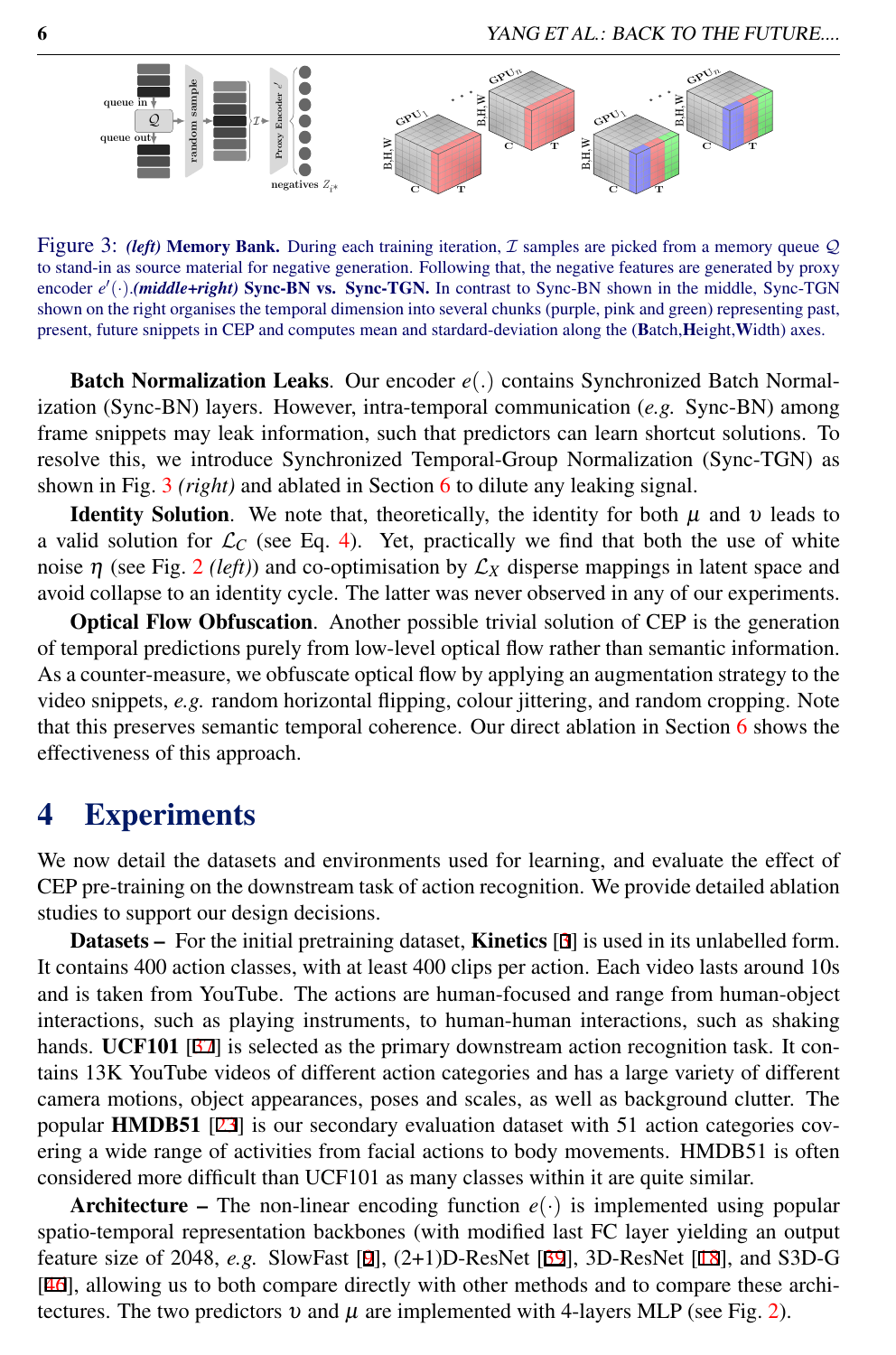<span id="page-6-0"></span>

| Method                                                                                                           | <b>Year</b>          | <b>Dataset</b>                                                               | <b>Resolution</b>                                                                                | <b>Self-Supervision Training</b><br>Architecture                         |                                      | <b>Evaluation</b><br>HMDB51          |
|------------------------------------------------------------------------------------------------------------------|----------------------|------------------------------------------------------------------------------|--------------------------------------------------------------------------------------------------|--------------------------------------------------------------------------|--------------------------------------|--------------------------------------|
| 01   Random Init.<br>$02$   CEP                                                                                  |                      | Kinetics-400                                                                 | $128 \times 128$<br>$128 \times 128$                                                             | <b>SlowFast</b><br><b>SlowFast</b>                                       | 56.2<br>68.5                         | 23.1<br>34.7                         |
| 03   VCOP [47]<br>04   $PRP^{\dagger}$ [48]<br>$05$   CEP<br>$06$   PRP + CEP                                    | 2019<br>2020         | <b>UCF101</b><br><b>UCF101</b><br><b>UCF101</b><br><b>UCF101</b>             | $224 \times 224$<br>$224 \times 224$<br>$224 \times 224$<br>$224 \times 224$                     | $(2+1)D-ResNet$<br>$(2+1)D-ResNet$<br>$(2+1)D-ResNet$<br>$(2+1)D-ResNet$ | 72.4<br>72.7<br>75.5<br>73.8         | 30.9<br>35.9<br>36.3<br>37.1         |
| $07$   DPC [15]<br>08   Mem-DPC [16]<br>$09$   CEP<br>10   DPC+CEP                                               | 2019<br>2020         | Kinetics-400<br>Kinetics-400<br>Kinetics-400<br>Kinetics-400                 | $224 \times 224$<br>$224 \times 224$<br>$224 \times 224$<br>$224 \times 224$                     | 3D-ResNet34<br>3D-ResNet34<br>3D-ResNet34<br>3D-ResNet34                 | 75.7<br>78.1<br>76.4<br>78.1         | 35.7<br>41.2<br>36.5<br>38.4         |
| 11   3D-Puzzle [22]<br>12   RSPNet [34]<br>13   CEP                                                              | 2019<br>2021         | Kinetics-400<br>Kinetics-400<br>Kinetics-400                                 | $224 \times 224$<br>$224 \times 224$<br>$224 \times 224$                                         | 3D-ResNet18<br>3D-ResNet18<br>3D-ResNet18                                | 65.8<br>74.3<br>75.9                 | 33.7<br>41.8<br>36.6                 |
| 14   RSPNet [34]<br>15   TCGL [27]<br>16   CEP                                                                   | 2021<br>2021         | Kinetics-400<br>Kinetics-400<br>Kinetics-400                                 | $224 \times 224$<br>$224 \times 224$<br>$224 \times 224$                                         | $(2+1)D-ResNet$<br>$(2+1)D-ResNet$<br>$(2+1)D-ResNet$                    | 81.1<br>77.6<br>76.7                 | 44.6<br>39.7<br>37.6                 |
| 17   CoCLR(RGB) [17]<br>18   SpeedNet [1]<br>$19$   RSPNet <sup>†</sup> [34]<br>$201$ CEP<br>$21$   RSPNet + CEP | 2020<br>2020<br>2021 | Kinetics-400<br>Kinetics-400<br>Kinetics-400<br>Kinetics-400<br>Kinetics-400 | $128 \times 128$<br>$224 \times 224$<br>$224 \times 224$<br>$224 \times 224$<br>$224 \times 224$ | $S3D-G$<br>$S3D-G$<br>$S3D-G$<br>$S3D-G$<br>$S3D-G$                      | 87.9<br>81.1<br>88.3<br>84.1<br>90.1 | 54.6<br>48.8<br>59.0<br>46.3<br>59.5 |
| 22   CVRL [35]<br>$23   \rho B YOL$ [10]                                                                         | 2020<br>2021         | Kinetics-400<br>Kinetics-400                                                 | $224 \times 224$<br>$224 \times 224$                                                             | $R3D-50(\times 4)$<br>$R3D-50(\times 4)$                                 | 92.2<br>95.5                         | 67.9<br>73.6                         |

#### YANG *ET AL.*: BACK TO THE FUTURE.... 7

Table 1: Performance Comparison with State-of-the-Art. The top-1 accuracy rate is reported on downstream action recognition tasks for UCF101 and HMDB51 in RGB data in split-1 val split. All methods are end-toend, fine-tuned on the target evaluation set after self-supervised pre-training. † represents our re-implementation experiments under our directly comparable hardware settings.

**Pre-processing –** Video snippets  $X_t$  of 16 frames each are formed by sampling the original 30fps video at a rate of 6 fps. Frames are selected with a consistent stride to preserve the regularity of temporal dynamics. We sample 3 snippets without overlap to form associated triples. For augmentation, we apply snippet-wise random horizontal flip and random colour jittering. Finally, snippets are rescaled and centre-cropped to  $224 \times 224$  resolution.

Training – We implemented CEP in Pytorch using distributed training on 8 GPUs, each with a mini-batch size of 3 with input tensor sizes being  $\mathbb{R}^{3 \times 3 \times 16 \times 224 \times 224}$ . To produce predictor extensions, we use Gaussian noise with  $\eta \in \mathbb{R}^{10\bar{2}4}$ . Similar to [31], we bootstrap the groundtruth representation  $Z_t$  from encoder  $e(.)$  with its weights shifted to those from 5000 iterations before, resulting in faster convergence.

For cycle consistency, we run all 6 possible cycles (see Fig. [2](#page-3-0) *(right)*) and use the overall loss  $\mathcal{L}_{\mathcal{C}}$  for back-propagation. For contrastive learning, the negative features are sampled from the memory bank with the proxy encoder  $e'(\cdot)$  using the momentum coefficient  $m = 0.9$ and InfoNCE temperature  $\xi = 1$ . We sample 16 easy negative features from the memory bank, and use 4 hard negative features in the mini-batch where easy negatives are from different videos, whilst the hard negatives are from the same video. The ratio between easy and hard samples is 4:1 so as to make the learning task neither too hard to learn nor too easy to overfit. All the models are trained end-to-end using SGD as optimiser with an initial learning rate of  $10^{-2}$ , momentum 0.9 and weight decay  $10^{-4}$ . The system requires to minimise the combined objective  $\mathcal{L} = \lambda \mathcal{L}_C + \mathcal{L}_X$ , where  $\lambda$  is set to 0.1 intuitively. During inference, video snippets from the validation set are sampled using the same strategy mentioned above, but all the augmentations are removed maintaining a scaled centre-crop.

Compute Requirements – Quantifying CEP's computational footprint with different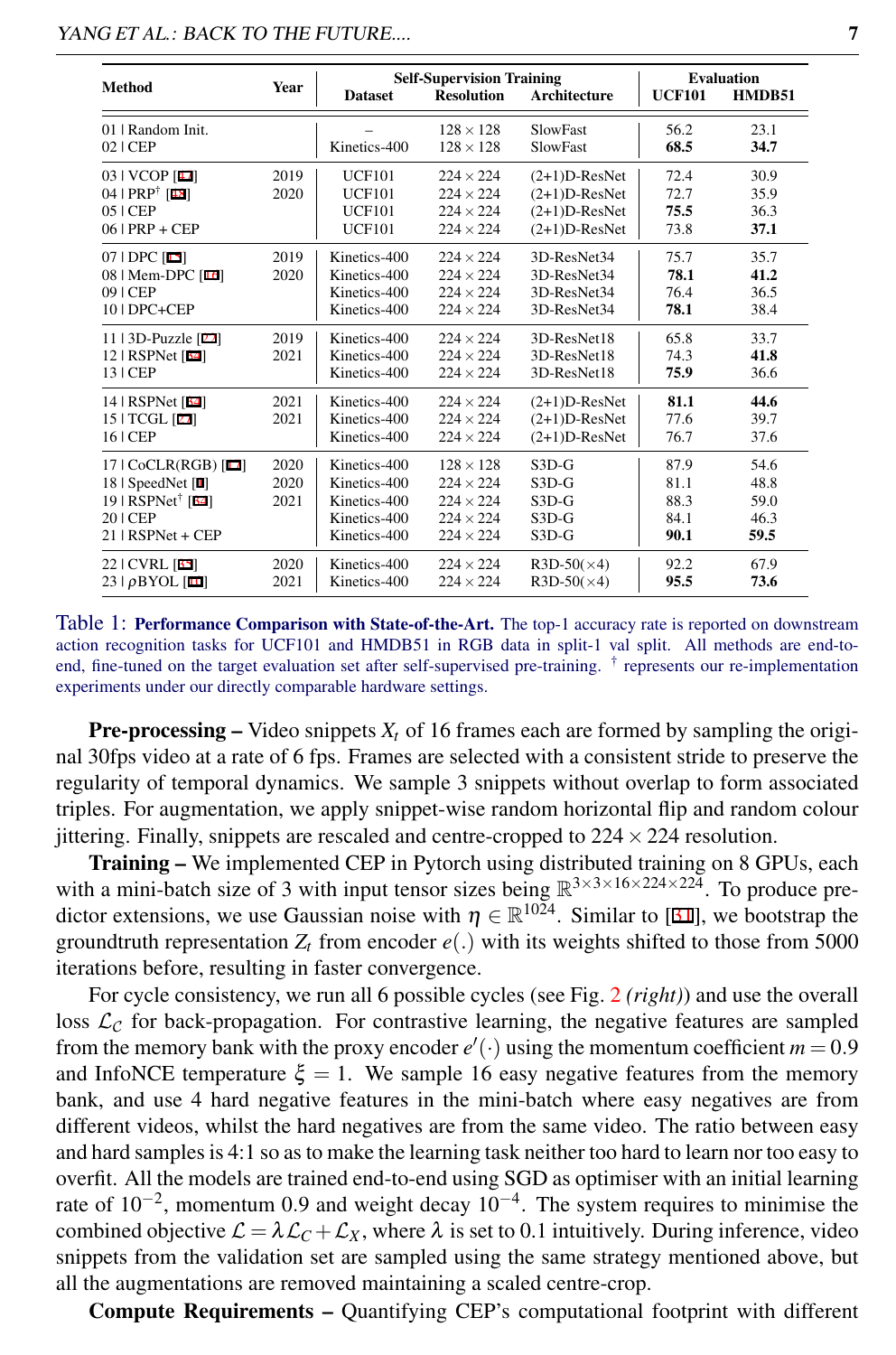backbone architectures shows the approach has a very light parameter impact yet significant FLOPS cost. For the S3D-G backbone, the CEP concept increases parameters from 11.04*M* to 13.16*M* and FLOPS from 34.3*G* to 85.6*G*. For the R(2+1)D backbone, CEP increases parameters from 15.02*M* to 17.15*M* and FLOPS from 171.8*G* to 429.5*G*. For 3D-ResNet-34, CEP increases parameters from 64.17*M* to 66.29*M* and FLOPS from 100.58*G* to 261.06*G*. For example, using 3D-ResNet18 for CEP training (see Table [1,](#page-6-0) row 13) takes approx. 1 week for 50 epochs with 8 NVIDIA P100 GPUs running on Lenovo nx360 nodes with 2.4 GHz Intel E5-2680 v4 (Broadwell) CPUs and 128 GB of RAM using the Kinetics-400 dataset as data source with batch size 24.

# 5 Results

We compare CEP's performance by looking at different state-of-the-art self-supervised methods, fine-tuning on the action classification tasks of UCF101 and HMDB51. Our results are reported based on split-1 validation accuracy.

**Baselines –** At the lower resolution of  $128 \times 128$  (rows 01–02 in Table [1\)](#page-6-0), we note the positive effect of CEP pre-training against a random initialisation with a significant boost of 12.3% on UCF101 and 11.6% on HMDB51. Next, training only on the UCF101 dataset at 224×224 resolution and on a (2+1)D-ResNet (*i.e.* rows 03–05), our CEP approach outperforms other comparable methods, such as VCOP [47] and PRP [48], reaching 75.5% and 36.3% accuracy for UCF101 and HMDB51, respectively. Methods 07–10 show a direct comparison with DPC [15]. Given the same 3D-ResNet34 backbone, CEP exceeds DPC [15] at 76.4% and 36.5% on UCF101 and HMDB51, respectively. When we integrate the CEP concept into DPC (to get DPC+CEP), a further improvement leading to 78.1% and 38.4% can be observed on those two datasets, respectively. UCF101 MemDPC [16] results are onpar with DPC+CEP which uses fewer parameters and 10% fewer FLOPS. On rows 11–20 in Table [1,](#page-6-0) depending on the backbone network, CEP exhibits a mixed performance compared to other recent networks. In particular, with a 3DResNet18 backbone CEP outperforms 3D-Puzzle [22] by a significant margin on both datasets, while also outperforming RSPNet [34] on UCF101. On the (2+1)D-ResNet backbone, CEP on its own achieves competitive performance in comparison to TCGL [27]. RSPNet on the other hand outperforms both CEP and TCGL in this category. When fuelled by a S3D-G backbone, RSPNet dominates CEP, yet CEP exceeds Google's SpeedNet [1] on UCF101, while being competitive on HMDB51.

Add-on Efficacy of CEP – However, we find that adding CEP to leading architectures (rows 06, 10, 21) while keeping their main concepts unchanged consistently outperforms their original benchmarks supporting general efficacy of our concept. Specifically, to use CEP as an add-on we introduce forward and backward prediction modules on top of feature embeddings of other architectures. We then contrastively learn the predictive embeddings and enforce cycle consistency by introducing our  $\mathcal{L}_X$  and  $\mathcal{L}_C$  losses, respectively, to the overall loss. For PRP with a (2+1)D-ResNet backbone, integrating the CEP concept can introduce a 1.1% and 1.2% performance boost for UCF101 and HMDB51, respectively (*i.e.* rows 04 vs. 06). For DPC with a 3D-ResNet34 backbone, DPC+CEP increases the baseline by 2.4% and 2.7%, respectively (*i.e.* rows 07 vs. 10). The state-of-the-art RSP-Net can also benefit from CEP with an improved benchmark for RSPNet+CEP of 90.1% on UCF101 and 59.5% on HMDB51 (*i.e.* rows 19 vs. 21). For the architectures tested so far this produces a leading performance (rows 1–21). We conclude that CEP is consistently and demonstrably effective as an add-on technique across the architectures tested.

Massively Large Setups – CVRL [35] on row 22 and  $\rho$ BYOL [10] on row 23 show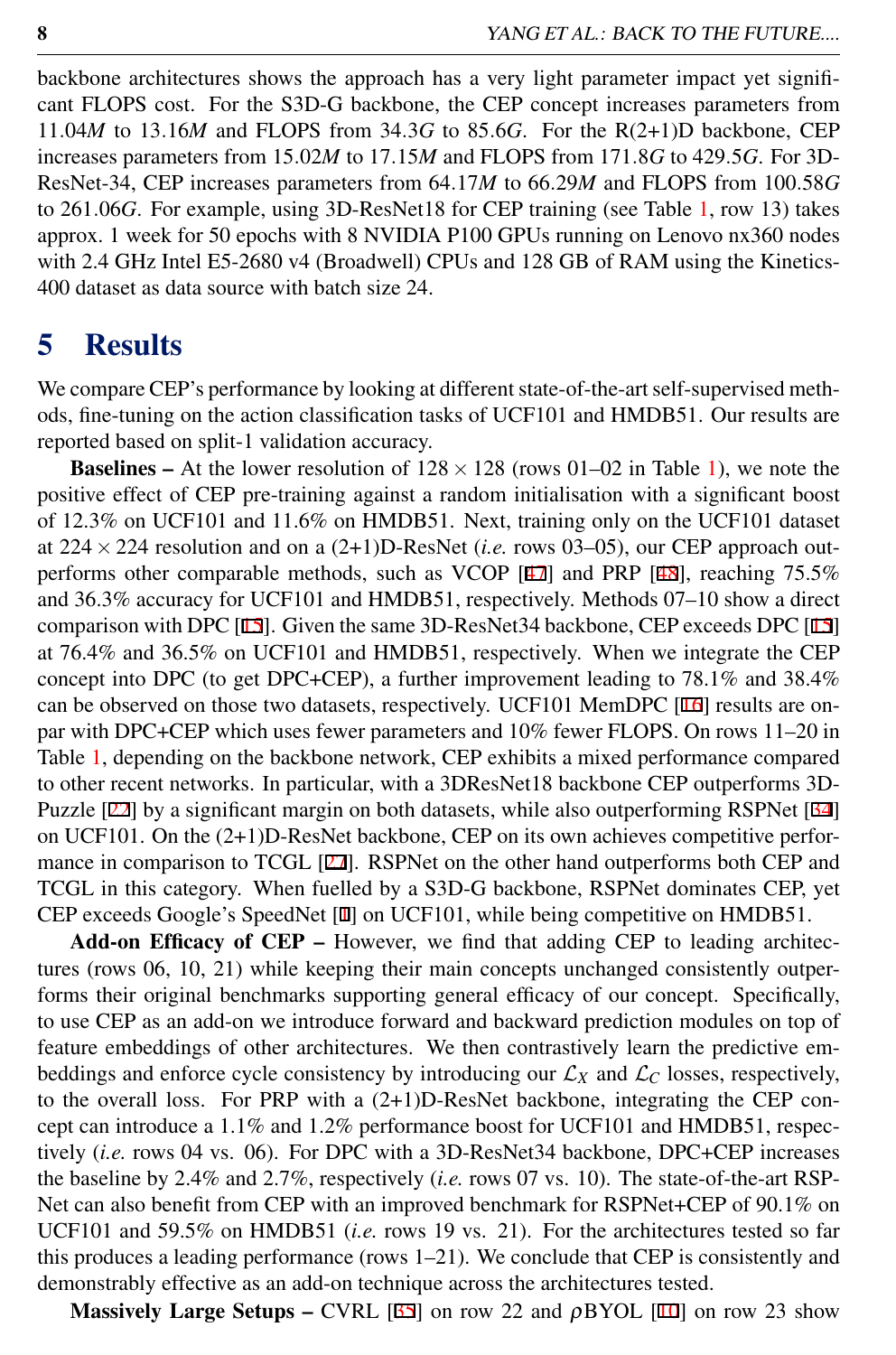| $\left(a\right)$                            |  | (b)         |                        |                 | (c)                                          |               |                 |                          |          |
|---------------------------------------------|--|-------------|------------------------|-----------------|----------------------------------------------|---------------|-----------------|--------------------------|----------|
| <b>Pre-Training</b>                         |  | Eval. (UCF) | <b>Optical Flow</b>    | Eval. (UCF)     | <b>Memory Bank Strategies</b><br>Eval. (UCF) |               |                 |                          |          |
| <b>Loss Functions</b>                       |  | Top1 acc    | <b>Obfuscation</b>     | <b>Top1 Acc</b> |                                              | <b>M-Bank</b> | <b>Strategy</b> | m                        | Top1 Acc |
| random init.                                |  | 56.2        |                        | 70.3            |                                              |               |                 | ۰                        | 71.2     |
| $\mathcal{L}_C$ only, ( $\mu$ and $\nu$ )   |  | 61.1        |                        | 75.4            |                                              |               | static          | $\overline{\phantom{a}}$ | 72.8     |
| $\mathcal{L}_X$ only, $(\mu = v)$           |  | 63.7        |                        |                 |                                              |               | dynamic         | 0.1                      | 73.3     |
| $\mathcal{L}_X$ only, ( $\mu$ and $\nu$ )   |  | 64.6        |                        |                 |                                              |               | dynamic         | 0.9                      | 75.4     |
| $\mathcal{L}_X + \mathcal{L}_C$ , (µ and v) |  | 68.5        |                        |                 |                                              |               |                 |                          |          |
| (d)                                         |  | (e)         |                        | (f)             |                                              |               |                 |                          |          |
| <b>Normalisation</b>                        |  | Eval. (UCF) | <b>Temporal</b>        | Eval. (UCF)     | <b>Feature Dimensionality</b><br>Eval. (UCF) |               |                 |                          |          |
| <b>Strategies</b>                           |  | Top1 Acc    | <b>Receptive Field</b> | Top1 acc        |                                              | temp. pres.   | output size     |                          | Top1 Acc |
| Sync-BN                                     |  | 71.8        | 1.5s                   | 73.7            |                                              |               | $2 \times 2048$ |                          | 73.3     |
| Sync-TGN                                    |  | 75.4        | 3s                     | 75.4            |                                              |               | 2048            |                          | 71.2     |
|                                             |  |             |                        |                 |                                              |               | 4096            |                          | 75.4     |

YANG *ET AL.*: BACK TO THE FUTURE.... 9

<span id="page-8-1"></span>Table 2: Detailed Ablation Studies. Verification of key component effectiveness via ablation. All studies pretrain on Kinetics-400 with a SlowFast Resnet50 encoder and evaluate performance on UCF101. All experiments apart from  $(a)$  use a resolution of  $224 \times 224$  for experiments. Note that all design choices demonstrably impact positively on performance. In particular, as shown in *(a)*, the use of independent forward and backward predictors  $\mu$  *and*  $\nu$  has value and improves performance, as does the addition of each of the proposed core losses  $\mathcal{L}_X$ and  $\mathcal{L}_C$ . For instance, adding cycle consistency  $\mathcal{L}_C$  to an otherwise fixed setup is effective adding 3.9% to accuracy.

impressive performance on UCF101 and HMDB51. Yet, these works are not directly appleto-apple comparable since setups run at massively larger scale. Particularly, huge batch sizes (CVRL: 1024 vs. CEP: 24 ), very large backbone networks (CVRL: 31.7M vs. rhoBYOL: 31.8M vs. CEP: 13.06M parameters) and more than an order of magnitude further pre-train epochs (CVRL: 800 vs. rhoBYOL: 800 vs. CEP: 50 epochs) are used. We are unable to offer direct comparisons to these massive experiments as we are limited by computational resources. Nevertheless, our results showed that the core CEP concept effectively promotes semantic learning, is valuable and widely applicable as an add-on, where it enhanced the performance of all X+CEP architectures tested.

# <span id="page-8-0"></span>6 Ablation Experiments

In this section, we present a detailed ablation study in order to quantify the impact of the CEP concept and validate the effectiveness of the components in the basic setup. In particular, we will show that cycle consistency  $\mathcal{L}_C$  improves learning as it encourages an inverse relationship between otherwise independent forward and backward predictors  $\mu(\cdot)$  and  $\nu(\cdot)$ .

Efficacy of both Contrastive and Cycle Loss – For experiments that quantify the importance of contrastive loss  $\mathcal{L}_X$  and cycle loss  $\mathcal{L}_C$  during training, we use a fixed SlowFast setup with a ResNet50 as the encoder. The input is rescaled and randomly cropped to a resolution of  $128 \times 128$ . The models are pre-trained on the Kinetics-400 dataset as before, and results are reported after fine-tuning on UCF101 dataset for 30 epochs. As shown in Table [2](#page-8-1) (a), both  $\mathcal{L}_X$  and  $\mathcal{L}_C$  contribute significantly to CEP's performance, which drops considerably when removing any one of the losses. The addition of cycle consistency to an otherwise fixed system improves accuracy significantly by 3.9%.

**Consistency of**  $\mathcal{L}_C$  **Efficacy – To show coherent efficacy of the cycle consistency con**cept throughout the training process, we compare the full CEP setup against one that does not use  $\mathcal{L}_C$  at different points of the pre-training process – the same comparison as shown after full pre-training in the last two lines of Table [2](#page-8-1) *(a)*. Table [3](#page-9-0) shows the results confirming that throughout pre-training the use of  $\mathcal{L}_C$  is beneficial and able to enhance action recognition.

Obfuscation of Inter-clip Optical Flow – We will now ablate further components of the basic setup beyond the core concepts. As discussed earlier and quantified in Table [2](#page-8-1) *(b)*, the augmentation-based obfuscation of inter-clip optical flow does indeed improve learning and boosts accuracy significantly by 5.1% when tested at  $224 \times 224$  resolution.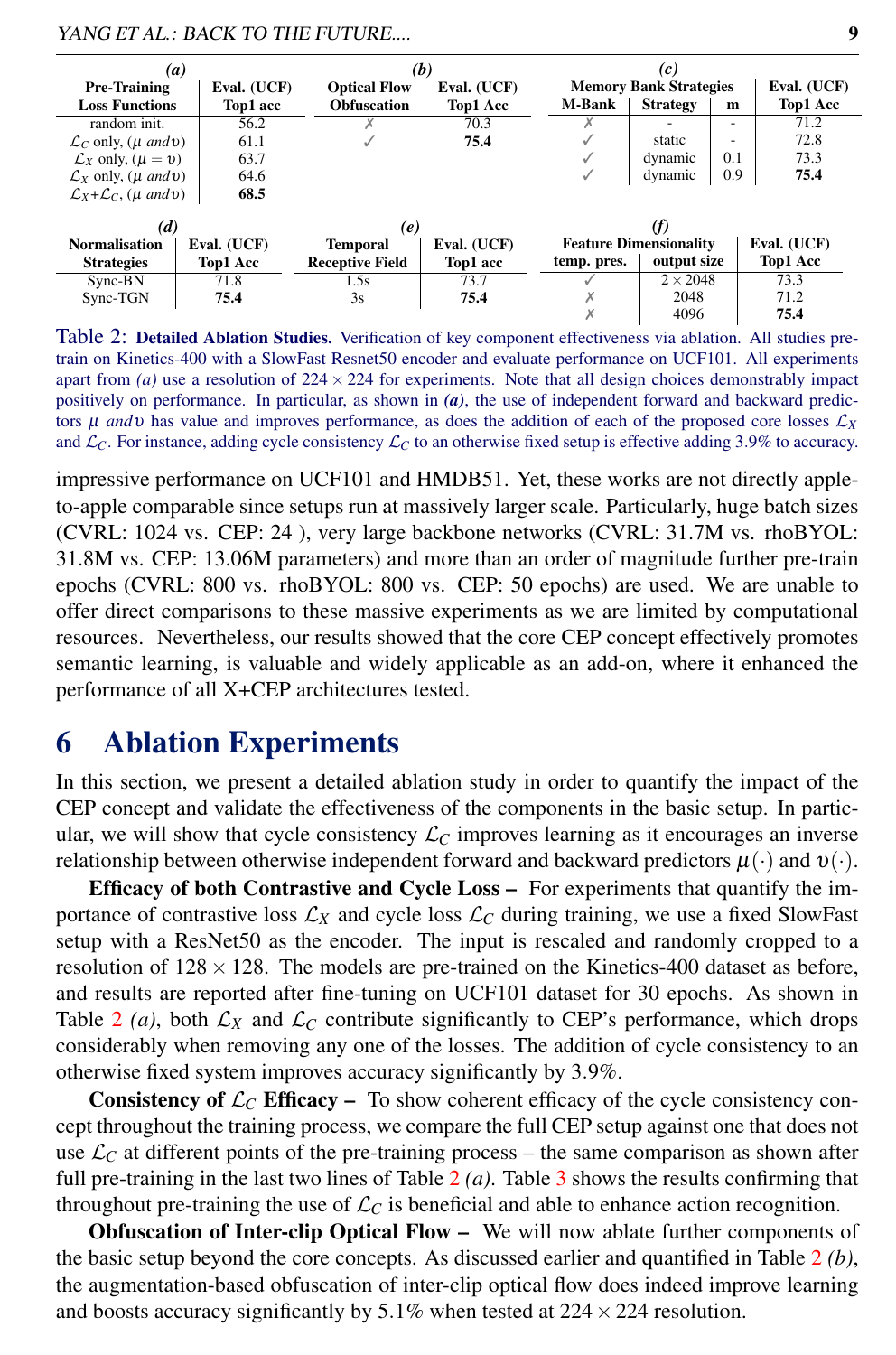| <b>Pre-Training Loss Functions</b>                         | $179K$ -step | 358K-step | 537k-step |
|------------------------------------------------------------|--------------|-----------|-----------|
| No Cycle Consistency used: $\mathcal{L}_X$ only            | 61.0         | 64.2      | 64.6      |
| Cycle Consistency used:<br>$\mathcal{L}_X + \mathcal{L}_C$ | 63.1         | 64.8      | 68.5      |

<span id="page-9-0"></span>Table 3: Consistency of  $\mathcal{L}_C$  Efficacy throughout Pre-Training. UCF101 Top 1 accuracy performance when pre-training for different numbers of steps with and without cycle consistency  $\mathcal{L}_C$ , fixing all other settings. The results confirm that the use of cycle consistency consistently benefits performance.

**Memory Bank Strategies –** As shown in Table [2](#page-8-1) (*c*), when tested again at  $224 \times 224$ resolution learning benefits from a large batch size as demonstrated recently for other contrastive learning in He *et al*. [19]. Feature memory banks can provide this property at controllable cost. We compare two memory bank strategies: (i) static negative features are sampled from the memory bank, and (ii) negatives are generated by a proxy encoder  $e'(\cdot)$  dynamically. These models take 4 negatives from the mini-batch and sample 16 negatives from the memory bank per step. We compare these settings against a model without a memory bank that just takes 4 negatives per step from the mini-batch. We conclude that a dynamic memory bank with a large momentum factor *m* can clearly provide benefits to CEP learning.

Synchronized Temporal-Group Normalization – Next, we explore the effect of our Sync-TGN in preventing the CEP spiralling into a trivial solution. For the BN experiment, we use the same batch size (3 per GPU) for both sync-BN and sync-TGN, and we have 8 GPUs in both scenarios. Table [2](#page-8-1) *(d)* depicts the effectiveness of Sync-TGN over Sync-BN showing an increase of 3.6% in self-supervised learning accuracy, supporting our hypothesis that information leak can be mitigated to some extent.

Temporal Receptive Field – To investigate the effect of the temporal receptive field (RF), we sparsely sample 16 frames as the input. These 16 frames cover either 1.5s or 3s of the input video. As Table [2](#page-8-1) *(e)* shows, the input clip with the larger temporal RF increases the learning performance by 1.7%, which suggests that the model benefits from longer exposure to scene dynamics for learning of semantics.

Feature Space Dimensionality – Finally, Table [2](#page-8-1) *(f)* summarises our evaluations on the influence of changing the dimensionality of the embedding space. Unsurprisingly, a larger representational space benefits performance. Note that for noise  $\eta$ , we use half of the embedding's feature size, *e.g.* if  $Z_t \in \mathbb{R}^{2048}$  then  $\eta \in \mathbb{R}^{1024}$ . Splitting the feature space artificially into sub-spaces to preserve temporal separation was found to be ineffective.

### 7 Conclusion

In this paper, we showed that action classification can benefit from learning feature spaces of video snippets in which temporal cycles are maximally predictable. We introduced Cycle Encoding Prediction which can effectively encode video in this latent space using the concepts of closed temporal cycles and contrastive feature separation. CEP can be seen as a temporal regularisation approach used to guide the construction of latent semantic video spaces. It unlocks the related self-supervision signal and is demonstrably effective when used for pretext learning. Ablation studies support the effectiveness of the core loss functions and system components. We reported results across different backbones for the standard datasets UCF101 and HMDB51.

We showed that the CEP concept introduces an effective and elegant self-supervision criterion for video that can serve as an additional guide for pretext training. As an add-on concept it was shown to enhance the performance of many existing architectures.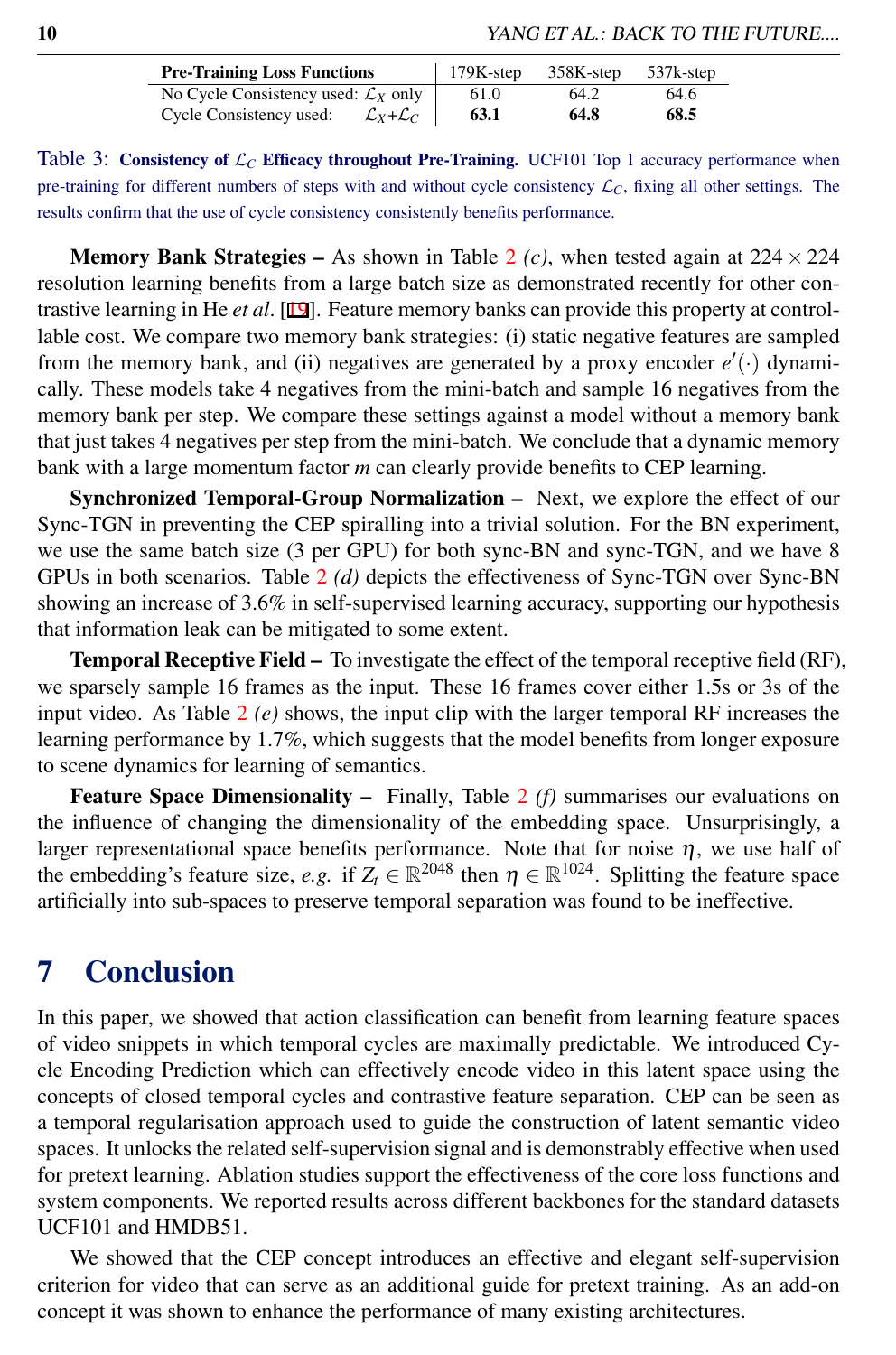# References

- [1] Sagie Benaim, Ariel Ephrat, Oran Lang, Inbar Mosseri, William T Freeman, Michael Rubinstein, Michal Irani, and Tali Dekel. Speednet: Learning the speediness in videos. In CVPR, 2020.
- [2] Yoshua Bengio, Aaron Courville, and Pascal Vincent. Representation learning: A review and new perspectives. In TPAMI, pages 1798–1828, 2013.
- [3] Joao Carreira and Andrew Zisserman. Quo vadis, action recognition? a new model and the kinetics dataset. In CVPR, pages 6299–6308, 2017.
- [4] Ting Chen, Simon Kornblith, Mohammad Norouzi, and Geoffrey Hinton. A simple framework for contrastive learning of visual representations. In ICML, pages 1597– 1607. PMLR, 2020.
- [5] Carl Doersch, Abhinav Gupta, and Alexei A Efros. Unsupervised visual representation learning by context prediction. In ICCV, pages 1422–1430, 2015.
- [6] Debidatta Dwibedi, Yusuf Aytar, Jonathan Tompson, Pierre Sermanet, and Andrew Zisserman. Temporal cycle-consistency learning. In CVPR, pages 1801–1810, 2019.
- [7] Christoph Feichtenhofer. X3D: Expanding architectures for efficient video recognition. In CVPR, pages 203–213, 2020.
- [8] Christoph Feichtenhofer, Axel Pinz, and Andrew Zisserman. Convolutional two-stream network fusion for video action recognition. In CVPR, pages 1933–1941, 2016.
- [9] Christoph Feichtenhofer, Haoqi Fan, Jitendra Malik, and Kaiming He. Slowfast networks for video recognition. In ICCV, pages 6202–6211, 2019.
- [10] Christoph Feichtenhofer, Haoqi Fan, Bo Xiong, Ross Girshick, and Kaiming He. A large-scale study on unsupervised spatiotemporal representation learning. In CVPR, pages 3299–3309, 2021.
- [11] Basura Fernando, Hakan Bilen, Efstratios Gavves, and Stephen Gould. Self-supervised video representation learning with odd-one-out networks. In CVPR, pages 3636–3645, 2017.
- [12] Ian Goodfellow, Jean Pouget-Abadie, Mehdi Mirza, Bing Xu, David Warde-Farley, Sherjil Ozair, Aaron Courville, and Yoshua Bengio. Generative adversarial nets. In Z. Ghahramani, M. Welling, C. Cortes, N. D. Lawrence, and K. Q. Weinberger, editors, NeurIPS, pages 2672–2680. Curran Associates, Inc., 2014.
- [13] Daniel Gordon, Kiana Ehsani, Dieter Fox, and Ali Farhadi. Watching the world go by: Representation learning from unlabeled videos. arXiv preprint arXiv:2003.07990, 2020.
- [14] Michael Gutmann and Aapo Hyvärinen. Noise-contrastive estimation: A new estimation principle for unnormalized statistical models. In Proceedings of the Thirteenth International Conference on Artificial Intelligence and Statistics, pages 297–304, 2010.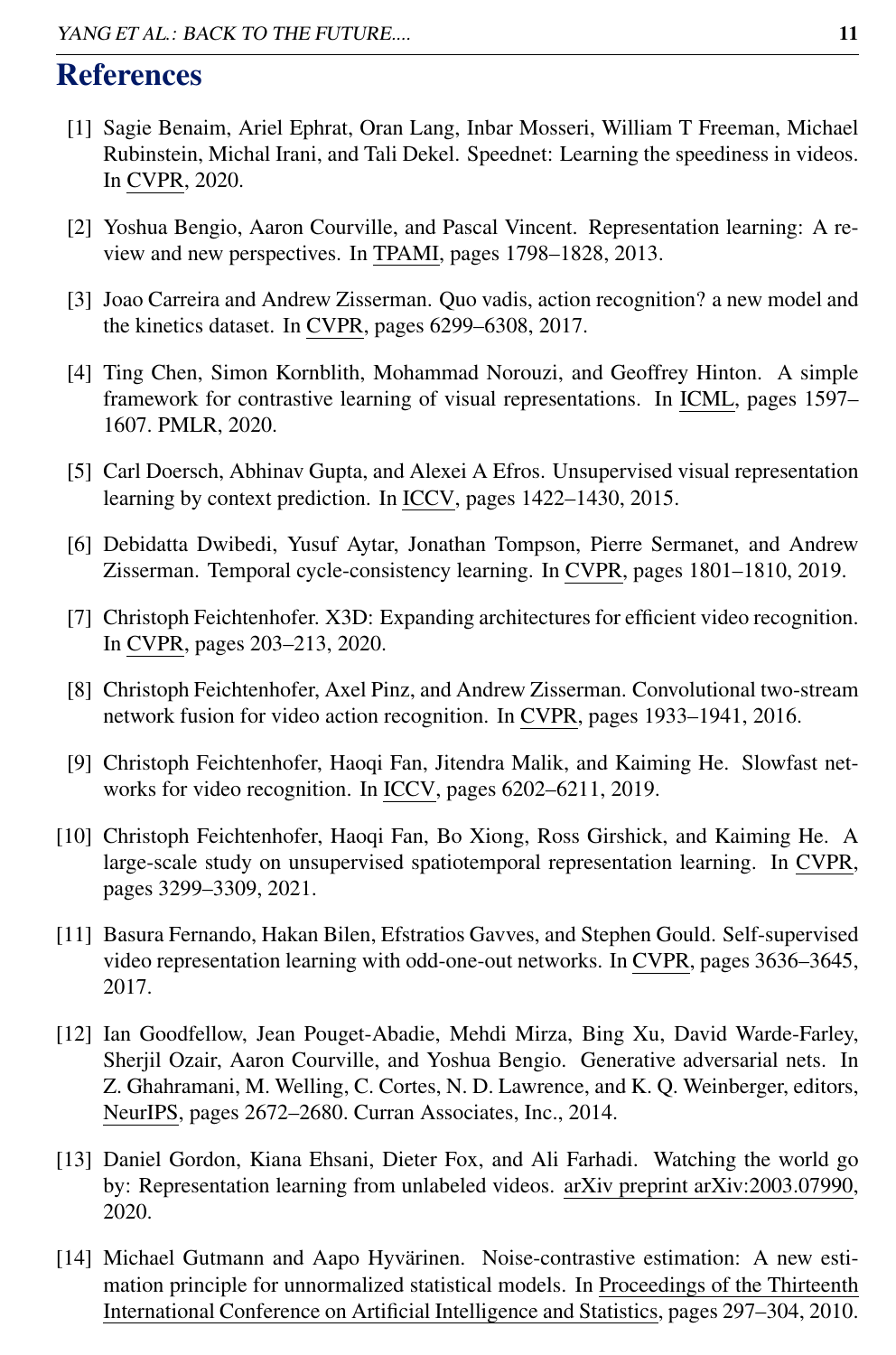- [15] Tengda Han, Weidi Xie, and Andrew Zisserman. Video representation learning by dense predictive coding. In ICCVW, 2019.
- [16] Tengda Han, Weidi Xie, and Andrew Zisserman. Memory-augmented dense predictive coding for video representation learning. In ECCV, 2020.
- [17] Tengda Han, Weidi Xie, and Andrew Zisserman. Self-supervised co-training for video representation learning. NeurIPS, 33:5679–5690, 2020.
- [18] Kensho Hara, Hirokatsu Kataoka, and Yutaka Satoh. Learning spatio-temporal features with 3d residual networks for action recognition. In ICCVW, pages 3154–3160, 2017.
- [19] Kaiming He, Haoqi Fan, Yuxin Wu, Saining Xie, and Ross Girshick. Momentum contrast for unsupervised visual representation learning. In CVPR, pages 9729–9738, 2020.
- [20] Allan Jabri, Andrew Owens, and Alexei Efros. Space-time correspondence as a contrastive random walk. In NeurIPS, 2020.
- [21] Dahun Kim, Donghyeon Cho, Donggeun Yoo, and In So Kweon. Learning image representations by completing damaged jigsaw puzzles. In WACV, pages 793–802. IEEE, 2018.
- [22] Dahun Kim, Donghyeon Cho, and In So Kweon. Self-supervised video representation learning with space-time cubic puzzles. In AAAI, volume 33, pages 8545–8552, 2019.
- [23] H. Kuehne, H. Jhuang, E. Garrote, T. Poggio, and T. Serre. HMDB: a large video database for human motion recognition. In ICCV, 2011.
- [24] Gustav Larsson, Michael Maire, and Gregory Shakhnarovich. Colorization as a proxy task for visual understanding. In CVPR, pages 6874–6883, 2017.
- [25] Hsin-Ying Lee, Jia-Bin Huang, Maneesh Singh, and Ming-Hsuan Yang. Unsupervised representation learning by sorting sequences. In ICCV, pages 667–676, 2017.
- [26] Xueting Li, Sifei Liu, Shalini De Mello, Xiaolong Wang, Jan Kautz, and Ming-Hsuan Yang. Joint-task self-supervised learning for temporal correspondence. In NeurIPS, 2019.
- [27] Yang Liu, Keze Wang, Haoyuan Lan, and Liang Lin. Temporal contrastive graph for self-supervised video representation learning. arXiv preprint arXiv:2101.00820, 2021.
- [28] Khoi-Nguyen C Mac, Dhiraj Joshi, Raymond A Yeh, Jinjun Xiong, Rogerio S Feris, and Minh N Do. Learning motion in feature space: Locally-consistent deformable convolution networks for fine-grained action detection. In ICCV, pages 6282–6291, 2019.
- [29] Julieta Martinez, Michael J Black, and Javier Romero. On human motion prediction using recurrent neural networks. In CVPR, pages 2891–2900, 2017.
- [30] Ishan Misra, C Lawrence Zitnick, and Martial Hebert. Shuffle and learn: unsupervised learning using temporal order verification. In ECCV, pages 527–544. Springer, 2016.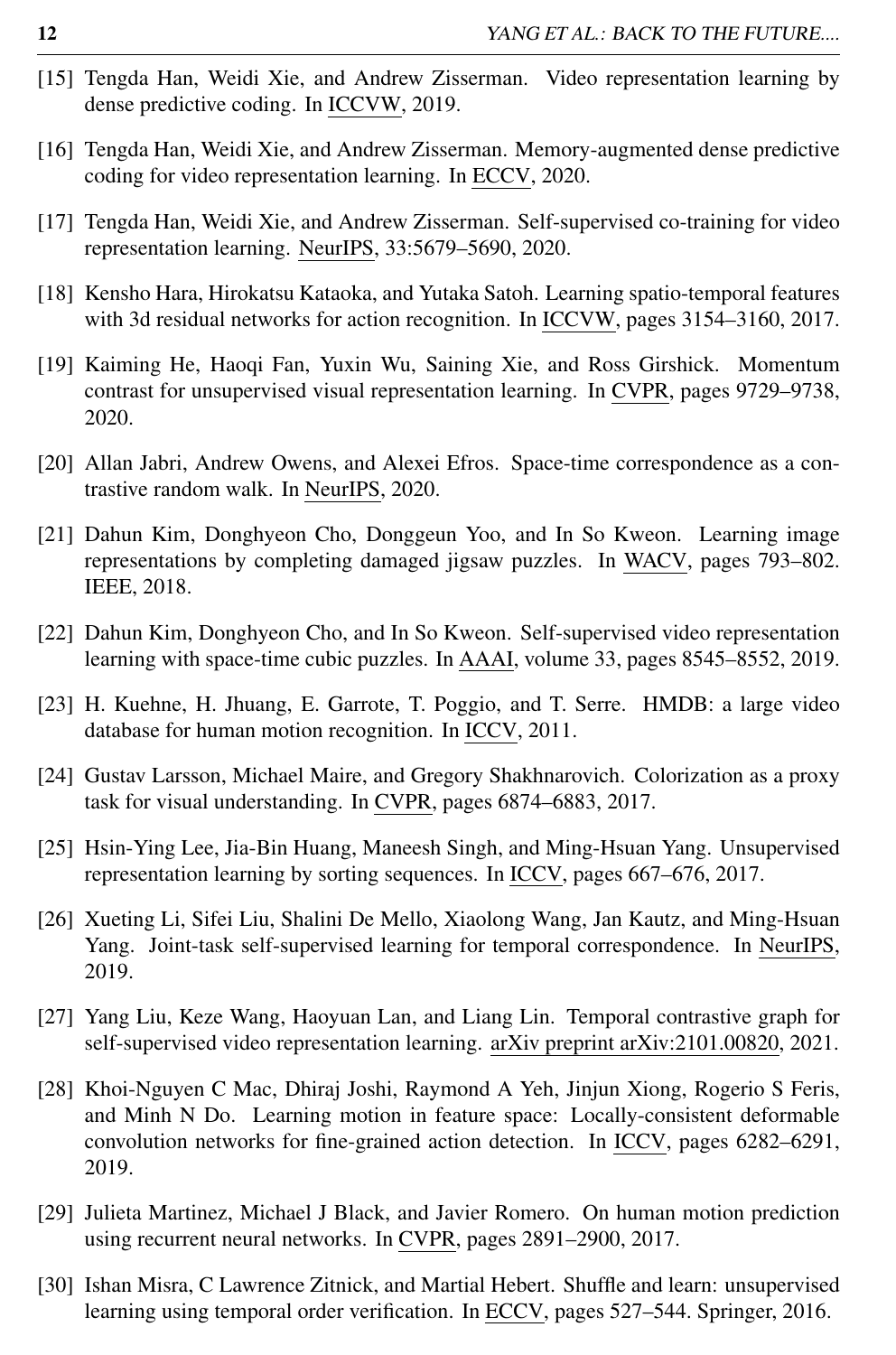- [31] Volodymyr Mnih, Koray Kavukcuoglu, David Silver, Andrei A Rusu, Joel Veness, Marc G Bellemare, Alex Graves, Martin Riedmiller, Andreas K Fidjeland, Georg Ostrovski, et al. Human-level control through deep reinforcement learning. Nature, 518 (7540):529–533, 2015.
- [32] Mehdi Noroozi and Paolo Favaro. Unsupervised learning of visual representations by solving jigsaw puzzles. In ECCV, pages 69–84. Springer, 2016.
- [33] Deepak Pathak, Philipp Krahenbuhl, Jeff Donahue, Trevor Darrell, and Alexei A Efros. Context encoders: Feature learning by inpainting. In CVPR, pages 2536–2544, 2016.
- [34] Chen Peihao, He Deng, Huang Dongliang, Long Xiang, Zeng Runhao, Wen Shilei, Tan Mingkui, and Chuang Gan. Rspnet: Relative speed perception for unsupervised video representation learning. In AAAI, 2021.
- [35] Rui Qian, Tianjian Meng, Boqing Gong, Ming-Hsuan Yang, Huisheng Wang, Serge Belongie, and Yin Cui. Spatiotemporal contrastive video representation learning. In CVPR, pages 6964–6974, 2021.
- [36] Karen Simonyan and Andrew Zisserman. Two-stream convolutional networks for action recognition in videos. In NeurIPS, pages 568–576, 2014.
- [37] Khurram Soomro, Amir Roshan Zamir, and Mubarak Shah. Ucf101: A dataset of 101 human actions classes from videos in the wild. arXiv preprint arXiv:1212.0402, 2012.
- [38] Dídac Surís, Ruoshi Liu, and Carl Vondrick. Learning the predictability of the future. In CVPR, pages 12607–12617, 2021.
- [39] Du Tran, Heng Wang, Lorenzo Torresani, Jamie Ray, Yann LeCun, and Manohar Paluri. A closer look at spatiotemporal convolutions for action recognition. In CVPR, pages 6450–6459, 2018.
- [40] Carl Vondrick, Hamed Pirsiavash, and Antonio Torralba. Anticipating visual representations from unlabeled video. In TPAMI, pages 98–106, 2016.
- [41] Jiangliu Wang, Jianbo Jiao, Linchao Bao, Shengfeng He, Yunhui Liu, and Wei Liu. Self-supervised spatio-temporal representation learning for videos by predicting motion and appearance statistics. In CVPR, pages 4006–4015, 2019.
- [42] Xiaolong Wang and Abhinav Gupta. Unsupervised learning of visual representations using videos. In ICCV, pages 2794–2802, 2015.
- [43] Xiaolong Wang, Ross Girshick, Abhinav Gupta, and Kaiming He. Non-local neural networks. In CVPR, pages 7794–7803, 2018.
- [44] Xiaolong Wang, Allan Jabri, and Alexei A Efros. Learning correspondence from the cycle-consistency of time. In CVPR, pages 2566–2576, 2019.
- [45] Zhirong Wu, Yuanjun Xiong, Stella X Yu, and Dahua Lin. Unsupervised feature learning via non-parametric instance discrimination. In CVPR, pages 3733–3742, 2018.
- [46] Saining Xie, Chen Sun, Jonathan Huang, Zhuowen Tu, and Kevin Murphy. Rethinking spatiotemporal feature learning: Speed-accuracy trade-offs in video classification. In ECCV, pages 305–321, 2018.